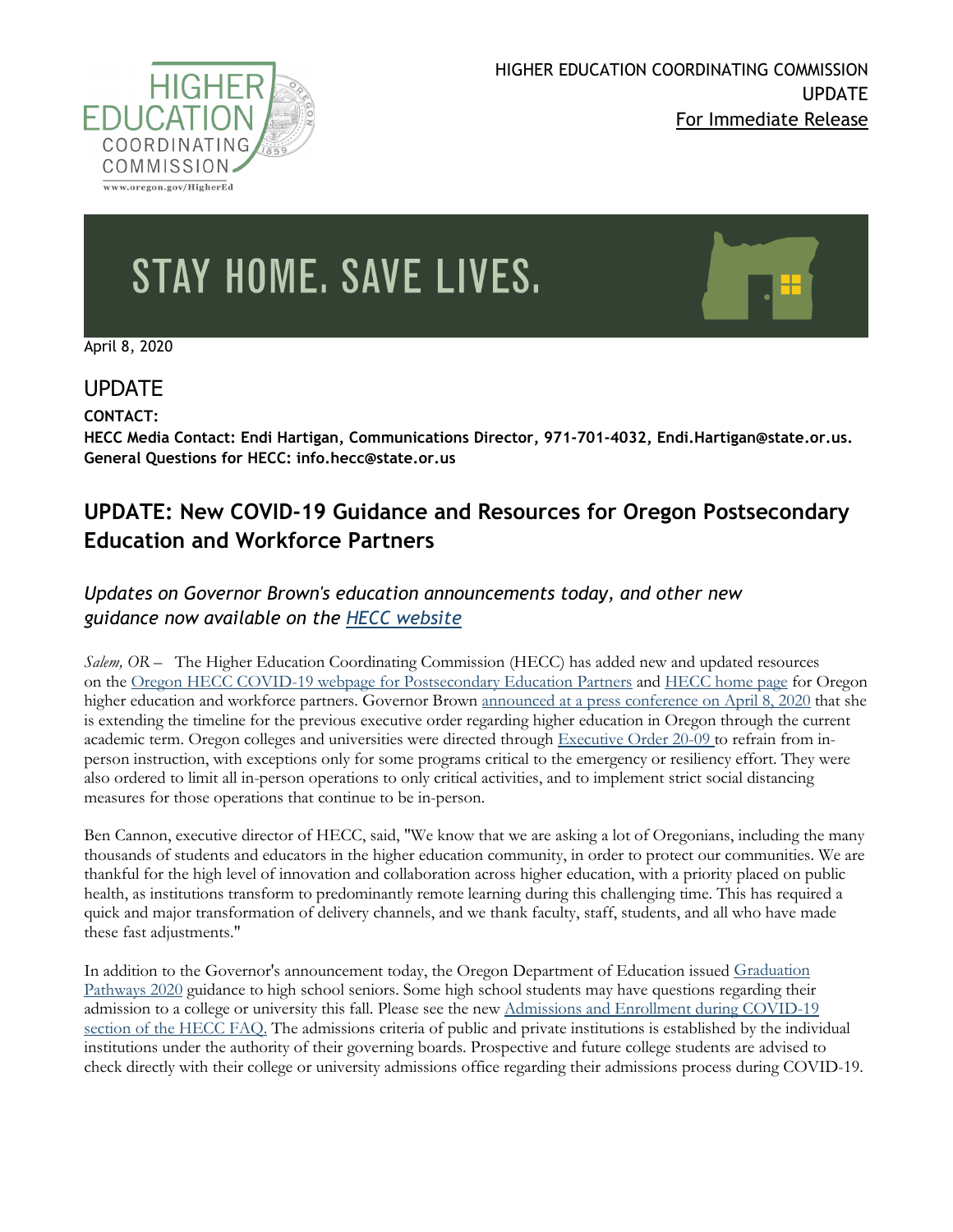However, numerous institutions are offering added flexibility, and Oregon's seven public universities and OHSU have issued a joint statement related to their approach to incoming first-year students [available in our FAQ here.](https://www.oregon.gov/highered/about/Pages/COVID-19-FAQ.aspx) All new resources on the Oregon HECC website are highlighted below. Oregon public and private college and university partners are encouraged to share these resources within their networks. In addition, we encourage our partners to share information on how to stay safe and save lives. Download ["Stay Home, Save Lives" social media](https://govstatus.egov.com/or-stay-home-save-lives)  [images in multiple languages here.](https://govstatus.egov.com/or-stay-home-save-lives) Since the situation with COVID-19 is evolving, the HECC website resources below will be updated on an ongoing basis, so we encourage our partners to keep checking back.

### **NEW Resources for Oregon Colleges and Universities**

[Oregon HECC COVID-19 webpage for Postsecondary Education Partners](https://www.oregon.gov/highered/about/Pages/COVID19.aspx) on the 2019 novel coronavirus and COVID-19 UPDATED

- Governor's Press Release: [Governor Kate Brown Extends Coronavirus School Closures Through End of](https://www.oregon.gov/newsroom/Pages/NewsDetail.aspx?newsid=36318)  [School Year, April 8, 2020](https://www.oregon.gov/newsroom/Pages/NewsDetail.aspx?newsid=36318) - NEW!
	- o [Transcript of Governor's Remarks at Education Press Conference,](https://drive.google.com/file/d/1dWnYF2o2yRa-7v2LJVxzBEoYPgy6kRmv/view) April 8, 2020 NEW!
- [Key Information \(FAQ\) for Oregon College and University Campus Communities on the 2019 novel c](https://www.oregon.gov/highered/about/Pages/COVID-19-FAQ.aspx) [oronavirus and COVID-19,](https://www.oregon.gov/highered/about/Pages/COVID-19-FAQ.aspx) UPDATED. Includes guidance related to:
	- o Communicating on College Campuses UPDATED
	- o Cancellations or Suspension of Classes/Campus Events
	- o Preventing Discrimination and Stigma
	- o Social Distancing and Mitigation
	- o Travel and Study Abroad
	- o Guidelines related to Residence Halls, Dining Halls, Sports and Recreational Facilities, Libraries, and Other Community Settings
	- o [Guidance on In-Person Program Offerings](https://www.oregon.gov/highered/about/Documents/News-Updates/HECC-In-Person-Program-Guidance_20March2020.pdf) at Colleges and Universities during COVID-19 Outbreak
	- o Resources for Shifting to Remote or Online Teaching/Learning
	- o Cleaning and Disinfecting
	- o Student Financial Aid During COVID-19- NEW!
	- o Postsecondary Admissions and Enrollment during COVID-19 (including joint statement of public universities and OHSU) - NEW!
	- o Information-Sharing Among College and University Leadership
- [COVID-19 Unemployment and other Economic Relief Sources for Private Career Schools and Private](https://www.oregon.gov/highered/about/Documents/News-Updates/Unemployment-PPS-COVID19-April6249pm.pdf)  [Colleges and Universities, April 6, 2020](https://www.oregon.gov/highered/about/Documents/News-Updates/Unemployment-PPS-COVID19-April6249pm.pdf) - NEW!
- [Oregon College and University Website Pages on COVID-19](https://www.oregon.gov/highered/about/Pages/COVID-19-institution-websites.aspx) UPDATED
- US Department of Education: [UPDATED Guidance for interruptions of study related to Coronavirus](https://ifap.ed.gov/electronic-announcements/040320UPDATEDGuidanceInterruptStudyRelCOVID19)  [\(COVID-19\)](https://ifap.ed.gov/electronic-announcements/040320UPDATEDGuidanceInterruptStudyRelCOVID19) - UPDATED
- Federal Student Aid: [Coronavirus and Forbearance Info for Students, Borrowers, and Parents](https://studentaid.gov/announcements-events/coronavirus) UPDATED
- [Stay Home, Save Lives Outreach Resources](https://govstatus.egov.com/or-stay-home-save-lives) NEW!

#### **NEW Resources for Individuals and Businesses Experiencing Layoffs**

The HECC Office of Workforce Investments has expanded this web page with videos, guidance, and links [for Oregonians and businesses facing layoffs.](https://www.oregon.gov/highered/institutions-programs/workforce/Pages/dislocated-worker-program.aspx) NEW!